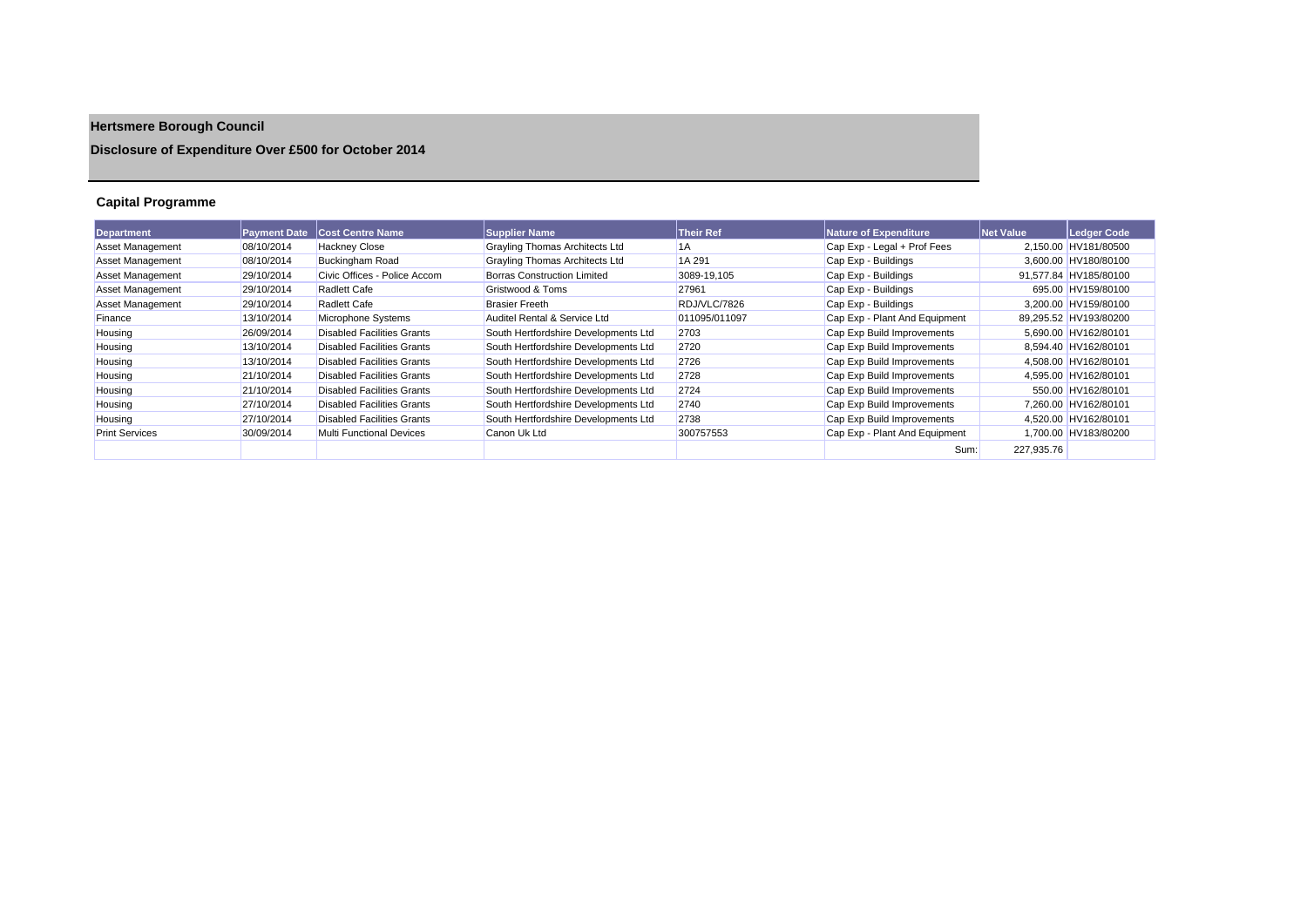## **Hertsmere Borough Council**

## **Disclosure of Expenditure Over £500 for October 2014**

#### **Revenue**

| <b>Department</b>       | <b>Payment Date</b> | <b>Cost Centre Name</b>          | <b>Supplier Name</b>                     | <b>Their Ref</b> | <b>Nature of Expenditure</b> | <b>Net Value</b> | <b>Ledger Code</b>    |
|-------------------------|---------------------|----------------------------------|------------------------------------------|------------------|------------------------------|------------------|-----------------------|
| Anti Fraud Unit         | 30/09/2014          | Anti Fraud Unit                  | Manpower Uk Ltd                          | DI99308          | Salaries - Agency            |                  | 2,182.60 HJ830/01004  |
| <b>Anti Fraud Unit</b>  | 07/10/2014          | Anti Fraud Unit                  | Manpower Uk Ltd                          | DI99791          | Salaries - Agency            |                  | 2,024.63 HJ830/01004  |
| Anti Fraud Unit         | 13/10/2014          | Anti Fraud Unit                  | Manpower Uk Ltd                          | DJ00351          | Salaries - Agency            |                  | 1,913.31 HJ830/01004  |
| Anti Fraud Unit         | 22/10/2014          | Anti Fraud Unit                  | Manpower Uk Ltd                          | DJ01107          | Salaries - Agency            |                  | 2,045.51 HJ830/01004  |
| Anti Fraud Unit         | 27/10/2014          | Anti Fraud Unit                  | Manpower Uk Ltd                          | DJ01618          | Salaries - Agency            |                  | 1.864.61 HJ830/01004  |
| Asset Management        | 30/09/2014          | Asset Management                 | Manpower Uk Ltd                          | DI99308          | Salaries - Agency            |                  | 1,341.23 HB270/01004  |
| <b>Asset Management</b> | 30/09/2014          | Garages                          | Cleantec Services Ltd                    | 32355            | <b>Building Repairs</b>      |                  | 610.50 HK110/02001    |
| Asset Management        | 30/09/2014          | Asset Management                 | Venn Group Limited                       | 985147           | Salaries - Agency            |                  | 985.20 HB270/01004    |
| Asset Management        | 30/09/2014          | Asset Management                 | Venn Group Limited                       | 985146           | Salaries - Agency            |                  | 960.57 HB270/01004    |
| Asset Management        | 30/09/2014          | <b>Civic Offices</b>             | <b>Purdy Contracts Ltd</b>               | IN235920         | <b>Building Repairs</b>      |                  | 1,312.47 HN700/02001  |
| Asset Management        | 30/09/2014          | <b>Building Maintenance Prog</b> | Uk Power Networks Connections            | 3000155562       | <b>Building Repairs</b>      |                  | 4,666.20 HD201/02001  |
| <b>Asset Management</b> | 30/09/2014          | <b>Building Maintenance Prog</b> | <b>Bright A Blind Limited</b>            | 149050           | <b>Building Repairs</b>      |                  | 878.10 HD201/02001    |
| <b>Asset Management</b> | 30/09/2014          | <b>Commercial Properties</b>     | Kirkby & Diamond                         | IV-A49048        | <b>Consultants Fees</b>      |                  | 1.000.00 HG521/05600  |
| <b>Asset Management</b> | 01/10/2014          | <b>Civic Offices</b>             | <b>Cleantec Services Ltd</b>             | 32409            | <b>Contract Cleaning</b>     |                  | 5,388.85 HN700/02603  |
| Asset Management        | 08/10/2014          | <b>Asset Management</b>          | Venn Group Limited                       | 987303           | Salaries - Agency            |                  | 991.36 HB270/01004    |
| Asset Management        | 08/10/2014          | <b>Building Maintenance Prog</b> | <b>Expert Property Group</b>             | 51361            | <b>Building Repairs</b>      |                  | 10.046.38 HD201/02001 |
| <b>Asset Management</b> | 08/10/2014          | <b>Building Maintenance Prog</b> | <b>Bright A Blind Limited</b>            | 149102           | <b>Building Repairs</b>      |                  | 3.332.10 HD201/02001  |
| <b>Asset Management</b> | 07/10/2014          | <b>Asset Management</b>          | Manpower Uk Ltd                          | DI99791          | Salaries - Agency            |                  | 1,314.15 HB270/01004  |
| Asset Management        | 08/10/2014          | <b>Commercial Properties</b>     | Kirkby & Diamond                         | IV-A49133        | <b>Consultants Fees</b>      |                  | 1,350.00 HG521/05600  |
| Asset Management        | 08/10/2014          | <b>Furzefield Centre Pool</b>    | <b>Hertsmere Leisure</b>                 | OP/1025950       | <b>Service Contracts</b>     |                  | 2.212.43 HD202/02028  |
| <b>Asset Management</b> | 08/10/2014          | <b>Wyllyotts Art Centre</b>      | <b>Hertsmere Leisure</b>                 | OP/1025952       | Electricity                  |                  | 2,212.34 HD100/02102  |
| <b>Asset Management</b> | 08/10/2014          | Garages                          | Cleantec Services Ltd                    | 32535            | Site Clearence               |                  | 1,050.00 HK110/02043  |
| Asset Management        | 08/10/2014          | <b>Building Maintenance Prog</b> | Nsr Management Ltd                       | 10594            | <b>Building Repairs</b>      |                  | 1,104.00 HD201/02001  |
| Asset Management        | 08/10/2014          | <b>Commercial Properties</b>     | Colliers International Valuation Uk Llp  | 011105155        | <b>Consultants Fees</b>      |                  | 2,495.00 HG521/05600  |
| <b>Asset Management</b> | 13/10/2014          | Asset Management                 | Manpower Uk Ltd                          | DJ00351          | Salaries - Agency            |                  | 538.16 HB270/01004    |
| Asset Management        | 15/10/2014          | <b>Civic Offices</b>             | Total Gas & Power Limited                | 105418681/14     | Gas                          |                  | 721.32 HN700/02101    |
| <b>Asset Management</b> | 15/10/2014          | <b>Civic Offices</b>             | Total Gas & Power Limited                | 104306570/14     | Gas                          |                  | 621.86 HN700/02101    |
| <b>Asset Management</b> | 15/10/2014          | Bushey Museum - Rudolph Rd       | Total Gas & Power Limited                | 104306581/14     | Gas                          |                  | 573.52 HD121/02101    |
| Asset Management        | 15/10/2014          | <b>Civic Offices</b>             | <b>Affinity Water Limited</b>            | 1071683-8/10.09  | <b>Water Rates</b>           |                  | 628.67 HN700/02104    |
| Asset Management        | 15/10/2014          | <b>Commercial Properties</b>     | Colliers International Valuation Uk Llp  | 011105272        | <b>Consultants Fees</b>      |                  | 2,500.00 HG521/05600  |
| Asset Management        | 15/10/2014          | <b>Civic Offices</b>             | <b>Semab Services</b>                    | 1695             | <b>General Repairs</b>       |                  | 1,124.50 HN700/02009  |
| <b>Asset Management</b> | 15/10/2014          | <b>Civic Offices</b>             | Europa Nationwide Technical Services Ltd | S0116125         | <b>General Repairs</b>       |                  | 1,014.81 HN700/02009  |
| <b>Asset Management</b> | 22/10/2014          | Asset Management                 | Manpower Uk Ltd                          | DJ01107          | Salaries - Agency            |                  | 2,293.64 HB270/01004  |
| Asset Management        | 27/10/2014          | Asset Management                 | Manpower Uk Ltd                          | DJ01618          | Salaries - Agency            |                  | 1,111.01 HB270/01004  |
| <b>Asset Management</b> | 29/10/2014          | <b>Civic Offices</b>             | Evac+Chair International Limited         | <b>INV74982</b>  | <b>Building Repairs</b>      |                  | 1,157.00 HN700/02001  |
| <b>Asset Management</b> | 29/10/2014          | <b>Asset Management</b>          | Venn Group Limited                       | 993658           | Salaries - Agency            |                  | 751.22 HB270/01004    |
| Asset Management        | 29/10/2014          | <b>Civic Offices</b>             | Accordial (Uk)                           | 24197            | <b>Building Repairs</b>      |                  | 545.00 HN700/02001    |
| <b>Asset Management</b> | 29/10/2014          | Worknet(Old Post Office)         | E.On                                     | 011903314200/2   | Electricity                  |                  | 524.04 HG570/02102    |
| Asset Management        | 29/10/2014          | Bushey Museum - Rudolph Rd       | Chubb Fire & Security Ltd                | 4868952          | <b>General Repairs</b>       |                  | 755.22 HD121/02009    |
| Asset Management        | 29/10/2014          | Civic Offices                    | Noower Ltd                               | LGUOTZJ2         | Electricity                  |                  | 7.774.70 HN700/02102  |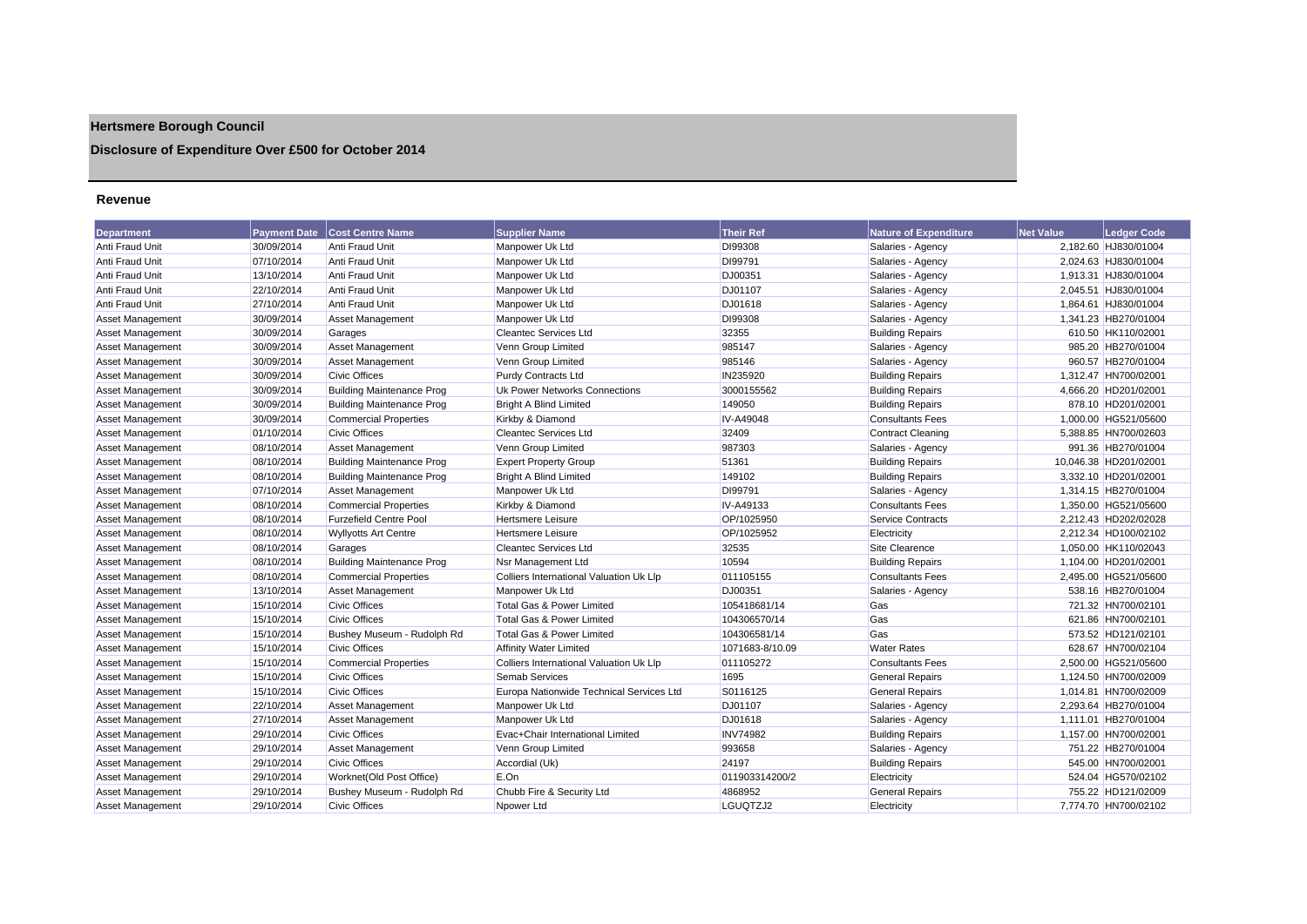| Asset Management                | 29/10/2014 | <b>Asset Management</b>             | Venn Group Limited                | 991580             | Salaries - Agency              | 942.10 HB270/01004    |
|---------------------------------|------------|-------------------------------------|-----------------------------------|--------------------|--------------------------------|-----------------------|
| Asset Management                | 29/10/2014 | <b>Asset Management</b>             | Venn Group Limited                | 991579             | Salaries - Agency              | 849.74 HB270/01004    |
| Asset Management                | 29/10/2014 | <b>Civic Offices</b>                | Clearwater Technology Ltd         | 525186             | <b>General Repairs</b>         | 850.00 HN700/02009    |
| <b>Audit And Assurance</b>      | 22/10/2014 | <b>Risk Management</b>              | North Herts District Council      | 0001628790         | Partnership working            | 1,120.00 HN610/01001  |
| <b>Building Control</b>         | 08/10/2014 | <b>Building Control</b>             | Mr W E Greeves                    | H/V/354            | Fees                           | 740.00 HG100/04414    |
| <b>Building Control</b>         | 13/10/2014 | Home Improvement Agency             | Nott Pybus & Associates           | 15891612           | <b>Insurance Misc</b>          | 1.325.00 HG101/04910  |
| Corporate Management            | 30/09/2014 | Corporate Management                | Grant Thornton Uk Llp             | 7035199            | <b>External Audit Fees</b>     | 16,230.25 HB220/04430 |
| Corporate Management            | 27/10/2014 | Corporate Management                | <b>Barclays Bank</b>              | 33994750           | <b>Bank Charges</b>            | 2,761.78 HB220/04404  |
| Corporate Support               | 07/10/2014 | Cctv                                | Stevenage Borough Council         | 7000073901         | <b>Contractors Payments</b>    | 8,738.62 HE400/05601  |
| Corporate Support               | 07/10/2014 | <b>Community Safety Partnership</b> | Stevenage Borough Council         | 7000073910         | Equip + Furn Funded By Rev     | 600.00 HE300/04001    |
| Corporate Support               | 14/10/2014 | Ward Improvement Scheme             | Rotary Club Of Potters Bar        | <b>GRANT OCT14</b> | Ward Improve Initiative Scheme | 1,000.00 HD111/04930  |
| Corporate Support               | 14/10/2014 | Prg - Revenue Expense               | The Prince'S Trust                | 015819             | Miscellaneous Expenses         | 2,727.13 HG630/04940  |
| Corporate Support               | 28/10/2014 | Economic Development                | Broxbourne Borough Council        | <b>INV267008</b>   | <b>Grants Etc</b>              | 675.71 HG500/04951    |
| <b>Customer Focus Project</b>   | 30/09/2014 | <b>Customer Focus Project</b>       | Zengenti Ltd                      | 5726               | Miscellaneous Expenses         | 907.00 HO110/04940    |
| <b>Customer Focus Project</b>   | 30/09/2014 | <b>Customer Focus Project</b>       | Zengenti Ltd                      | 5725               | Miscellaneous Expenses         | 800.00 HO110/04940    |
| <b>Customer Services</b>        | 03/10/2014 | Civic Office Keepers                | Proforce 1 Security Ltd           | <b>PF517</b>       | Salaries - Agency              | 1,287.00 HO300/01001  |
| <b>Customer Services</b>        | 03/10/2014 | Civic Office Keepers                | Proforce 1 Security Ltd           | <b>PF516</b>       | Salaries - Agency              | 2,214.00 HO300/01001  |
| <b>Customer Services</b>        | 21/10/2014 | <b>Customers Services</b>           | Isb Belfast City Council          | 90244218           | Software Licences              | 11,198.00 HO100/04555 |
| <b>Customer Services</b>        | 21/10/2014 | <b>Civic Offices Catering</b>       | Connect Vending Limited           | <b>INV44757</b>    | Repairs + Renewals             | 517.94 HN720/04002    |
| <b>Democratic Services Unit</b> | 30/09/2014 | <b>Legal Business Unit</b>          | Manpower Uk Ltd                   | DI99308            | Salaries - Agency              | 1,697.63 HN300/01004  |
| <b>Democratic Services Unit</b> | 07/10/2014 | <b>Democratic Services</b>          | William Lawrence Advertising Ltd  | 38353              | <b>Special Events</b>          | 887.68 HN310/04916    |
| <b>Democratic Services Unit</b> | 13/10/2014 | <b>Legal Business Unit</b>          | Manpower Uk Ltd                   | DJ00351            | Salaries - Agency              | 3,044.41 HN300/01004  |
| <b>Democratic Services Unit</b> | 13/10/2014 | <b>Legal Business Unit</b>          | William Lawrence Advertising Ltd  | 38314              | <b>Recruitment Advertising</b> | 4,310.00 HN300/01501  |
| <b>Democratic Services Unit</b> | 14/10/2014 | <b>Civic Expenses</b>               | The Cooking Crew                  | INV 21.9.14        | <b>Civic Service Catering</b>  | 1,108.50 HB150/04114  |
| <b>Democratic Services Unit</b> | 22/10/2014 | Members (Cost Of Democracy)         | Rada Enterprises Ltd              | 0000012073         | <b>Training External</b>       | 2,515.20 HB141/01403  |
| <b>Democratic Services Unit</b> | 27/10/2014 | Legal Business Unit                 | Manpower Uk Ltd                   | DJ01618            | Salaries - Agency              | 2,885.97 HN300/01004  |
| <b>Democratic Services Unit</b> | 29/10/2014 | <b>Civic Dinner</b>                 | Blake Ezra Photography Ltd        | 000033             | Performers Fees - Bands        | 575.00 HB151/04408    |
| <b>Democratic Services Unit</b> | 29/10/2014 | <b>Legal Business Unit</b>          | <b>Advanced Personnel Ltd</b>     | APL-71730          | Salaries - Agency              | 1,575.00 HN300/01004  |
| Democratic Services Unit        | 29/10/2014 | <b>Legal Business Unit</b>          | Sellick Partnership               | SIN127410          | Salaries - Agency              | 1,864.00 HN300/01004  |
| <b>Democratic Services Unit</b> | 29/10/2014 | <b>Legal Business Unit</b>          | Sellick Partnership               | SIN1274111         | Salaries - Agency              | 1,864.00 HN300/01004  |
| <b>Democratic Services Unit</b> | 29/10/2014 | <b>Legal Business Unit</b>          | Sellick Partnership               | <b>INV108214</b>   | Salaries - Agency              | 1,860.51 HN300/01004  |
| Democratic Services Unit        | 29/10/2014 | <b>Legal Business Unit</b>          | <b>Eras Ltd</b>                   | 46507              | <b>Consultants Fees</b>        | 1,608.00 HN300/05600  |
| <b>Development Control</b>      | 26/09/2014 | Development Management              | Macdonald & Company               | 0000056098         | Salaries - Agency              | 1,623.41 HG200/01004  |
| Development Control             | 26/09/2014 | Development Management              | Macdonald & Company               | 0000056096         | Salaries - Agency              | 627.75 HG200/01004    |
| <b>Development Control</b>      | 26/09/2014 | Development Management              | Macdonald & Company               | 0000056306         | Salaries - Agency              | 751.75 HG200/01004    |
| <b>Development Control</b>      | 26/09/2014 | Development Management              | Macdonald & Company               | 0000056308         | Salaries - Agency              | 2,337.00 HG200/01004  |
| <b>Development Control</b>      | 26/09/2014 | Development Management              | Macdonald & Company               | 0000056309         | Salaries - Agency              | 1,848.80 HG200/01004  |
| <b>Development Control</b>      | 26/09/2014 | Development Management              | Macdonald & Company               | 0000056207         | Salaries - Agency              | 5,996.48 HG200/01004  |
| Development Control             | 26/09/2014 | Development Management              | Macdonald & Company               | 0000056206         | Salaries - Agency              | 1.030.75 HG200/01004  |
| <b>Development Control</b>      | 26/09/2014 | Development Management              | Macdonald & Company               | 0000056209         | Salaries - Agency              | 1.068.75 HG200/01004  |
| Development Control             | 26/09/2014 | Development Management              | Haymarket Publishing Services Ltd | 50016738           | Subscriptions - Other          | 745.00 HG200/04707    |
| <b>Development Control</b>      | 07/10/2014 | Planning Improvement Project        | Anne Jagger                       | 14907              | Salaries - Agency              | 808.25 HG210/01004    |
| <b>Development Control</b>      | 07/10/2014 | Planning Improvement Project        | Anne Jagger                       | 14947              | Salaries - Agency              | 954.00 HG210/01004    |
| <b>Development Control</b>      | 07/10/2014 | Development Management              | Savills (Uk) Limited              | U595621            | <b>Viability Assessments</b>   | 4,750.00 HG200/05606  |
| <b>Development Control</b>      | 07/10/2014 | Development Management              | Savills (Uk) Limited              | U595653            | <b>Viability Assessments</b>   | 4,750.00 HG200/05606  |
| <b>Development Control</b>      | 07/10/2014 | Development Management              | Savills (Uk) Limited              | U595634            | Viability Assessments          | 1,200.00 HG200/05606  |
| <b>Development Control</b>      | 03/10/2014 | Development Management              | Macdonald & Company               | 0000056401         | Salaries - Agency              | 2,037.12 HG200/01004  |
| <b>Development Control</b>      | 07/10/2014 | Development Management              | University Of Westminster         | 14615432-002       | <b>Training External</b>       | 3,626.00 HG200/01403  |
| <b>Development Control</b>      | 07/10/2014 | Development Management              | William Lawrence Advertising Ltd  | 38352              | Advertising                    | 2.495.20 HG200/04901  |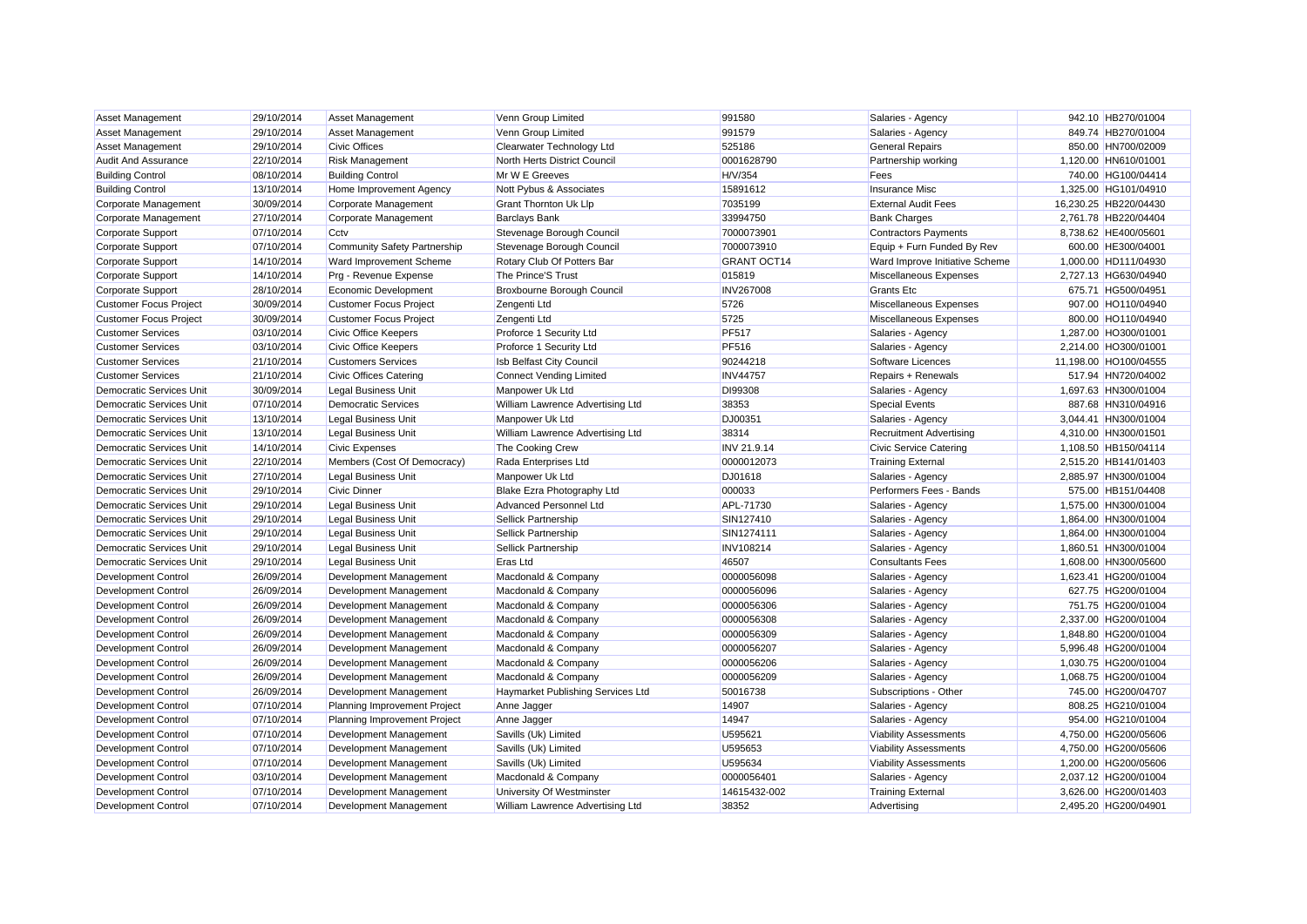| <b>Development Control</b>  | 07/10/2014 | Development Management              | <b>Bps Chartered Surveyors</b>               | 98002/798/22.07  | <b>Viability Assessments</b>   | 3,080.00 HG200/05606  |  |
|-----------------------------|------------|-------------------------------------|----------------------------------------------|------------------|--------------------------------|-----------------------|--|
| <b>Development Control</b>  | 07/10/2014 | Development Management              | Savills (Uk) Limited                         | U596201          | <b>Viability Assessments</b>   | 600.00 HG200/05606    |  |
| <b>Development Control</b>  | 08/10/2014 | Development Management              | Air Images Ltd                               | 519/200/990/BH   | Printing                       | 500.00 HG200/04311    |  |
| Development Control         | 13/10/2014 | Development Management              | William Lawrence Advertising Ltd             | 38354            | <b>Recruitment Advertising</b> | 3,470.25 HG200/01501  |  |
| <b>Development Control</b>  | 14/10/2014 | Development Management              | Macdonald & Company                          | 0000056506       | Salaries - Agency              | 1,147.00 HG200/01004  |  |
| <b>Development Control</b>  | 14/10/2014 | Development Management              | Macdonald & Company                          | 0000056508       | Salaries - Agency              | 1,230.00 HG200/01004  |  |
| <b>Development Control</b>  | 14/10/2014 | Planning Improvement Project        | Anne Jagger                                  | 14990            | Salaries - Agency              | 935.98 HG210/01004    |  |
| <b>Development Control</b>  | 14/10/2014 | <b>Planning Grants</b>              | Helen Wilson Associates Limited              | HWA145           | <b>Consultants Fees</b>        | 570.00 HG210/05600    |  |
| <b>Development Control</b>  | 14/10/2014 | Development Management              | Bnp Parisbas Real Estate Advisory & Property | 162707           | <b>Viability Assessments</b>   | 3,500.00 HG200/05606  |  |
| Development Control         | 21/10/2014 | Planning Improvement Project        | Anne Jagger                                  | 15035            | Salaries - Agency              | 751.01 HG210/01004    |  |
| Development Control         | 21/10/2014 | Development Management              | Macdonald & Company                          | 0000056600       | Salaries - Agency              | 1,933.72 HG200/01004  |  |
| <b>Development Control</b>  | 21/10/2014 | Development Management              | Macdonald & Company                          | 0000056598       | Salaries - Agency              | 1,139.25 HG200/01004  |  |
| <b>Development Control</b>  | 22/10/2014 | <b>Planning Grants</b>              | <b>Idox Software Ltd</b>                     | 7003578          | <b>Consultants Fees</b>        | 950.00 HG210/05600    |  |
| <b>Development Control</b>  | 22/10/2014 | Development Management              | Macdonald & Company                          | 0000056711       | Salaries - Agency              | 1,924.48 HG200/01004  |  |
| <b>Development Control</b>  | 22/10/2014 | Development Management              | Macdonald & Company                          | 0000056710       | Salaries - Agency              | 2,625.00 HG200/01004  |  |
| <b>Development Control</b>  | 22/10/2014 | Development Management              | Macdonald & Company                          | 0000056708       | Salaries - Agency              | 1,030.75 HG200/01004  |  |
| <b>Drainage Services</b>    | 30/09/2014 | Land Drainage Maintenance           | Manpower Uk Ltd                              | DI99308          | Salaries - Agency              | 505.13 HE600/01004    |  |
| <b>Drainage Services</b>    | 07/10/2014 | <b>Drainage Consultancy</b>         | Euro Environmental Contracts Ltd             | 0000004035       | <b>Contractors Payments</b>    | 1,859.50 HE640/05601  |  |
| <b>Drainage Services</b>    | 07/10/2014 | Land Drainage Maintenance           | Manpower Uk Ltd                              | DI99791          | Salaries - Agency              | 505.13 HE600/01004    |  |
| <b>Drainage Services</b>    | 07/10/2014 | Land Drainage Maintenance           | Secure A Field Ltd                           | 3536             | <b>Contractors Payments</b>    | 954.15 HE600/05601    |  |
| <b>Drainage Services</b>    | 07/10/2014 | <b>Drainage Consultancy</b>         | <b>Expert Property Group</b>                 | 51331            | <b>Contractors Payments</b>    | 1.245.00 HE640/05601  |  |
| <b>Drainage Services</b>    | 07/10/2014 | <b>Drainage Consultancy</b>         | <b>Stanmore Quality Surfacing Ltd</b>        | PPSW104          | <b>Contractors Payments</b>    | 913.00 HE640/05601    |  |
| <b>Drainage Services</b>    | 13/10/2014 | Land Drainage Maintenance           | Manpower Uk Ltd                              | DJ00351          | Salaries - Agency              | 505.13 HE600/01004    |  |
| <b>Drainage Services</b>    | 14/10/2014 | <b>Drainage Consultancy</b>         | Drains Ltd T/A Direct Drain Services         | 22351            | <b>Contractors Payments</b>    | 11,161.00 HE640/05601 |  |
| <b>Drainage Services</b>    | 14/10/2014 | <b>Drainage Consultancy</b>         | R S Bickell & Son                            | RSB13A OCT14     | <b>Contractors Payments</b>    | 3,500.00 HE640/05601  |  |
| <b>Drainage Services</b>    | 14/10/2014 | <b>Engineering Services Unit</b>    | <b>Go Plant Ltd</b>                          | 0000370145       | Vehicle Maintenance + Repairs  | 1,183.23 HE620/03001  |  |
| <b>Drainage Services</b>    | 27/10/2014 | Land Drainage Maintenance           | Manpower Uk Ltd                              | DJ01618          | Salaries - Agency              | 505.13 HE600/01004    |  |
| <b>Drainage Services</b>    | 28/10/2014 | <b>Engineering Services Unit</b>    | Spartan Rescue Ltd                           | 3114200          | <b>Training External</b>       | 1.295.00 HE620/01403  |  |
| <b>Drainage Services</b>    | 28/10/2014 | <b>Engineering Services Unit</b>    | <b>Forkway Limited</b>                       | 42226            | Vehicle Maintenance + Repairs  | 1,330.97 HE620/03001  |  |
| Elections                   | 26/09/2014 | <b>Electoral Registration Costs</b> | <b>Electoral Reform Services</b>             | 441ERSLA1401707  | Canvass                        | 1,494.84 HB810/01801  |  |
| Elections                   | 26/09/2014 | <b>Electoral Registration Costs</b> | <b>Electoral Reform Services</b>             | 438ERSLA1401706  | Canvass                        | 4,174.97 HB810/01801  |  |
| Elections                   | 30/09/2014 | <b>Electoral Registration Costs</b> | Manpower Uk Ltd                              | DI99308          | Salaries - Agency              | 589.11 HB810/01004    |  |
| Elections                   | 07/10/2014 | <b>Electoral Registration Costs</b> | Manpower Uk Ltd                              | DI99791          | Salaries - Agency              | 527.33 HB810/01004    |  |
| Elections                   | 13/10/2014 | <b>Electoral Registration Costs</b> | Manpower Uk Ltd                              | DJ00351          | Salaries - Agency              | 564.40 HB810/01004    |  |
| Elections                   | 21/10/2014 | <b>Electoral Registration Costs</b> | The Association Of Electoral Administrators  | 14506            | <b>Training External</b>       | 915.00 HB810/01403    |  |
| Elections                   | 21/10/2014 | <b>Electoral Registration Costs</b> | <b>Electoral Reform Services</b>             | 123ERSLA1401262  | <b>Canvass Printing</b>        | 5,278.42 HB810/04313  |  |
| Elections                   | 21/10/2014 | <b>Electoral Registration Costs</b> | <b>Electoral Reform Services</b>             | 124ERSLA1401263  | <b>Canvass Printing</b>        | 17,500.93 HB810/04313 |  |
| Elections                   | 21/10/2014 | <b>Electoral Registration Costs</b> | <b>Electoral Reform Services</b>             | 122ERSLA1401261  | <b>Canvass Printing</b>        | 2,144.96 HB810/04313  |  |
| Elections                   | 22/10/2014 | <b>Electoral Registration Costs</b> | Manpower Uk Ltd                              | DJ01107          | Salaries - Agency              | 509.60 HB810/01004    |  |
| Elections                   | 27/10/2014 | <b>Electoral Registration Costs</b> | Manpower Uk Ltd                              | DJ01618          | Salaries - Agency              | 528.26 HB810/01004    |  |
| Elections                   | 28/10/2014 | <b>Electoral Registration Costs</b> | <b>Electoral Reform Services</b>             | 690ERSLA1402112  | <b>Canvass Printing</b>        | 1.072.11 HB810/04313  |  |
| Elections                   | 28/10/2014 | <b>Electoral Registration Costs</b> | <b>Electoral Reform Services</b>             | 689ERSLA1402111  | <b>Canvass Printing</b>        | 561.25 HB810/04313    |  |
| <b>Environmental Health</b> | 26/09/2014 | <b>Food Contamination</b>           | Cieh                                         | <b>INV489108</b> | <b>Contractors Payments</b>    | 990.00 HE863/05601    |  |
| <b>Environmental Health</b> | 30/09/2014 | <b>Environmental Health</b>         | Manpower Uk Ltd                              | DI99308          | Salaries - Agency              | 1,276.33 HF700/01004  |  |
| <b>Environmental Health</b> | 03/10/2014 | <b>Community Toilet Scheme</b>      | <b>Shenley Parish Council</b>                | 290914CTS        | Miscellaneous Expenses         | 525.00 HE882/04940    |  |
| <b>Environmental Health</b> | 03/10/2014 | <b>Community Toilet Scheme</b>      | Nero Holdings Ltd                            | 3231             | Miscellaneous Expenses         | 599.94 HE882/04940    |  |
| <b>Environmental Health</b> | 07/10/2014 | <b>Environmental Health</b>         | Manpower Uk Ltd                              | DI99791          | Salaries - Agency              | 1,571.48 HF700/01004  |  |
| <b>Environmental Health</b> | 13/10/2014 | <b>Environmental Health</b>         | Manpower Uk Ltd                              | DJ00351          | Salaries - Agency              | 1.881.01 HF700/01004  |  |
| <b>Environmental Health</b> | 22/10/2014 | <b>Environmental Health</b>         | Manpower Uk Ltd                              | <b>DJ01107</b>   | Salaries - Agency              | 1.526.93 HF700/01004  |  |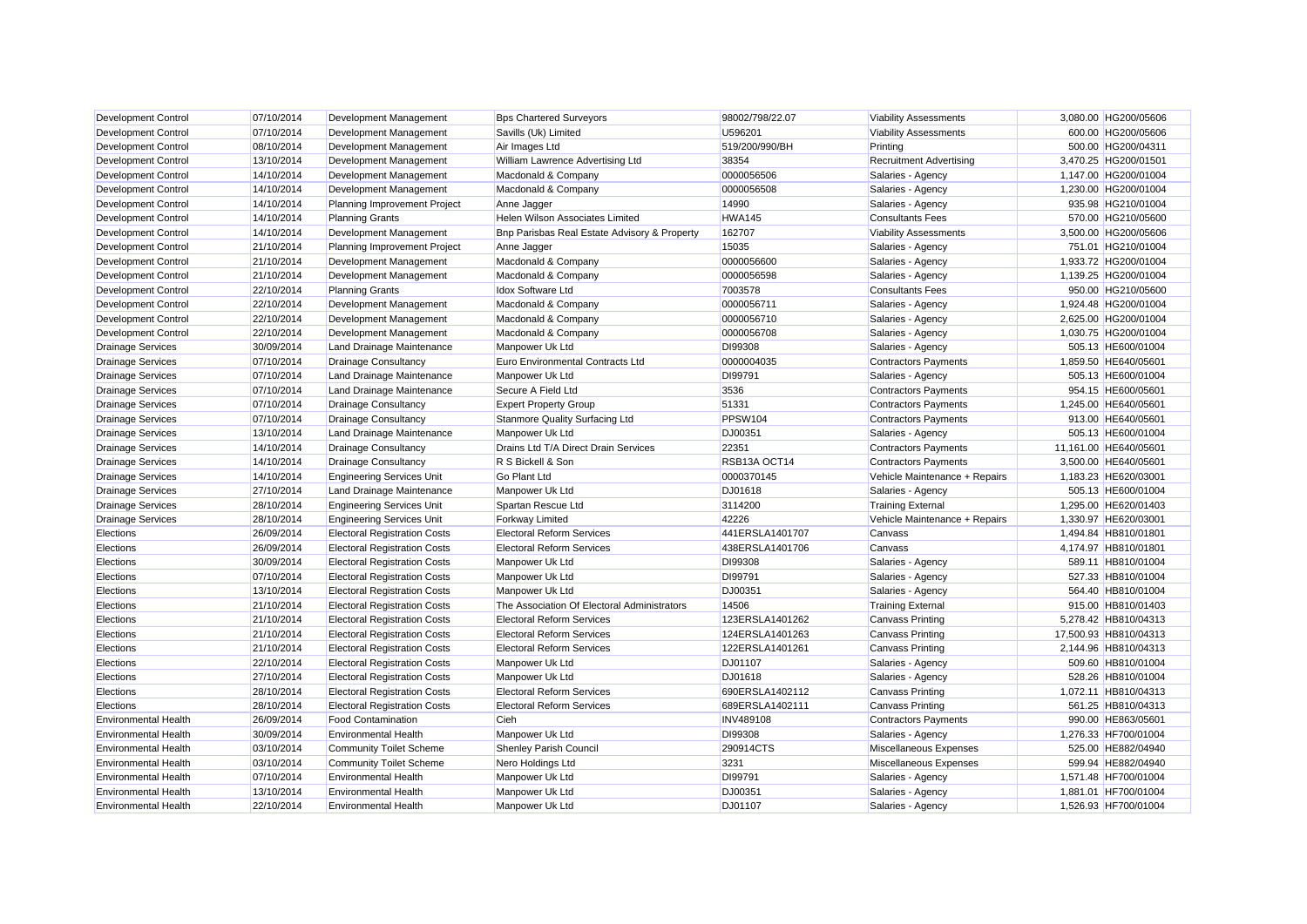| <b>Environmental Health</b>  | 27/10/2014 | <b>Environmental Health</b>   | Manpower Uk Ltd                       | DJ01618       | Salaries - Agency              | 1,553.25 HF700/01004  |
|------------------------------|------------|-------------------------------|---------------------------------------|---------------|--------------------------------|-----------------------|
| Finance                      | 26/09/2014 | Revenues + Benefits Unit      | <b>West Country Envelopes</b>         | 16441         | Stationery + Office Supps      | 689.20 HN150/04303    |
| Finance                      | 30/09/2014 | Revenues + Benefits Unit      | Manpower Uk Ltd                       | DI99308       | Salaries - Agency              | 3,088.99 HN150/01004  |
| Finance                      | 07/10/2014 | Revenues + Benefits Unit      | Manpower Uk Ltd                       | DI99791       | Salaries - Agency              | 3,245.00 HN150/01004  |
| Finance                      | 13/10/2014 | Revenues + Benefits Unit      | Manpower Uk Ltd                       | DJ00351       | Salaries - Agency              | 4,422.38 HN150/01004  |
| Finance                      | 21/10/2014 | Accountancy + Financial Servs | Cipfa Business Limited                | 3102092       | Subscriptions - Other          | 1,105.00 HN100/04707  |
| Finance                      | 22/10/2014 | Revenues + Benefits Unit      | Manpower Uk Ltd                       | DJ01107       | Salaries - Agency              | 4,956.42 HN150/01004  |
| Finance                      | 27/10/2014 | Accountancy + Financial Servs | Civica Uk Limited                     | C/IC128435    | Software Licences              | 14,336.00 HN100/04555 |
| Finance                      | 28/10/2014 | Revenues + Benefits Unit      | Badenoch & Clark                      | 8 INVOICES    | Salaries - Agency              | 4,532.87 HN150/01004  |
| Finance                      | 27/10/2014 | Revenues + Benefits Unit      | Manpower Uk Ltd                       | DJ01618       | Salaries - Agency              | 4,380.56 HN150/01004  |
| Finance                      | 28/10/2014 | Accountancy + Financial Servs | <b>Phoenix Document Solutions Ltd</b> | 3063          | Scanning                       | 548.23 HN100/04320    |
| <b>General Expenses</b>      | 07/10/2014 | <b>General Expenses</b>       | Price Waterhouse Coopers Llp          | 1354240887    | Consultants fees vat claim     | 7,500.00 HB100/04940  |
| <b>General Expenses</b>      | 08/10/2014 | <b>General Expenses</b>       | <b>Brett Wilson Llp</b>               | 1401237       | Miscellaneous Expenses         | 1,100.00 HB100/04940  |
| <b>General Expenses</b>      | 13/10/2014 | <b>General Expenses</b>       | Firstcare                             | 4397          | Medical                        | 833.33 HB100/01414    |
| <b>General Expenses</b>      | 13/10/2014 | <b>General Expenses</b>       | Hertsmere Leisure                     | OP/1025953    | Courier                        | 564.14 HB100/04450    |
| General Expenses             | 13/10/2014 | <b>General Expenses</b>       | Health In Work                        | HBC 0809/14   | Medical                        | 830.90 HB100/01414    |
| <b>General Expenses</b>      | 21/10/2014 | <b>General Expenses</b>       | Edenred (Incentives & Motivating) Ltd | 00563526      | Long Serv Award                | 7,720.00 HB100/01413  |
| <b>General Expenses</b>      | 28/10/2014 | <b>General Expenses</b>       | <b>Jgp Resourcing Limited</b>         | 4454          | <b>Recruitment Advertising</b> | 5.250.00 HB100/01501  |
| <b>General Expenses</b>      | 28/10/2014 | <b>General Expenses</b>       | <b>Care First</b>                     | CAF0000026505 | Medical                        | 2,518.74 HB100/01414  |
| <b>General Expenses</b>      | 28/10/2014 | <b>General Expenses</b>       | Nott Pybus & Associates               | 16134174      | <b>Insurance Misc</b>          | 5,000.00 HB100/04910  |
| <b>General Expenses</b>      | 28/10/2014 | <b>General Expenses</b>       | Nott Pybus & Associates               | 16134124      | <b>Insurance Misc</b>          | 6,000.00 HB100/04910  |
| <b>Highway Related Items</b> | 13/10/2014 | Bus Shelters Renew + Maint    | <b>Icknield Forge</b>                 | 1-00653       | <b>Contractors Payments</b>    | 1,815.00 HH410/05601  |
| <b>Highway Related Items</b> | 13/10/2014 | Street Furniture + Seats      | <b>Icknield Forge</b>                 | 1-00653       | <b>Contractors Payments</b>    | 550.00 HH420/05601    |
| <b>Highway Related Items</b> | 13/10/2014 | <b>Traffic Counts</b>         | <b>Icknield Forge</b>                 | 1-00653       | <b>Contractors Payments</b>    | 1,500.00 HH710/05601  |
| Housing                      | 30/09/2014 | Homelessness                  | Assetgrove Lettings Ltd               | 8088          | Bed + Breakfast                | 960.00 HJ700/04725    |
| Housing                      | 22/10/2014 | Homelessness                  | <b>Emergency Accommodation Ltd</b>    | 9/2124        | Bed + Breakfast                | 1,080.00 HJ700/04725  |
| Housing                      | 22/10/2014 | Homelessness                  | <b>Emergency Accommodation Ltd</b>    | 9/2125        | Bed + Breakfast                | 1,380.00 HJ700/04725  |
| Housing                      | 22/10/2014 | Homelessness                  | <b>Emergency Accommodation Ltd</b>    | 9/2126        | Bed + Breakfast                | 1,380.00 HJ700/04725  |
| Housing                      | 22/10/2014 | Homelessness                  | <b>Emergency Accommodation Ltd</b>    | 9/2127        | Bed + Breakfast                | 1,380.00 HJ700/04725  |
| Housing                      | 22/10/2014 | Homelessness                  | <b>Emergency Accommodation Ltd</b>    | 9/2128        | Bed + Breakfast                | 1,380.00 HJ700/04725  |
| Housing                      | 22/10/2014 | Homelessness                  | <b>Emergency Accommodation Ltd</b>    | 9/2130        | Bed + Breakfast                | 1,740.00 HJ700/04725  |
| Housing                      | 22/10/2014 | Homelessness                  | <b>Emergency Accommodation Ltd</b>    | 9/1975        | Bed + Breakfast                | 1,470.00 HJ700/04725  |
| Housing                      | 22/10/2014 | Homelessness                  | <b>Emergency Accommodation Ltd</b>    | 9/1989        | Bed + Breakfast                | 1,140.00 HJ700/04725  |
| Housing                      | 22/10/2014 | Homelessness                  | <b>Emergency Accommodation Ltd</b>    | 9/2066        | Bed + Breakfast                | 578.00 HJ700/04725    |
| Housing                      | 22/10/2014 | Homelessness                  | <b>Emergency Accommodation Ltd</b>    | 9/2081        | Bed + Breakfast                | 1,440.00 HJ700/04725  |
| Housing                      | 22/10/2014 | Homelessness                  | <b>Emergency Accommodation Ltd</b>    | 9/2082        | Bed + Breakfast                | 1,008.00 HJ700/04725  |
| Housing                      | 22/10/2014 | Homelessness                  | <b>Emergency Accommodation Ltd</b>    | 9/2105        | Bed + Breakfast                | 1,140.00 HJ700/04725  |
| Housing                      | 22/10/2014 | Homelessness                  | <b>Emergency Accommodation Ltd</b>    | 9/2114        | Bed + Breakfast                | 1,140.00 HJ700/04725  |
| Housing                      | 22/10/2014 | Homelessness                  | <b>Emergency Accommodation Ltd</b>    | 9/2123        | Bed + Breakfast                | 1,380.00 HJ700/04725  |
| Housing                      | 22/10/2014 | Homelessness                  | Assetgrove Lettings Ltd               | 10766         | Bed + Breakfast                | 1,350.00 HJ700/04725  |
| Housing                      | 22/10/2014 | Homelessness                  | Assetgrove Lettings Ltd               | 10767         | Bed + Breakfast                | 1,050.00 HJ700/04725  |
| Housing                      | 22/10/2014 | Homelessness                  | Assetgrove Lettings Ltd               | 10768         | Bed + Breakfast                | 1,950.00 HJ700/04725  |
| Housing                      | 22/10/2014 | Homelessness                  | Assetgrove Lettings Ltd               | 10769         | Bed + Breakfast                | 1,250.00 HJ700/04725  |
| Housing                      | 22/10/2014 | Homelessness                  | Assetgrove Lettings Ltd               | 10770         | Bed + Breakfast                | 910.00 HJ700/04725    |
| Housing                      | 22/10/2014 | Homelessness                  | Assetgrove Lettings Ltd               | 10771         | Bed + Breakfast                | 990.00 HJ700/04725    |
| Housing                      | 22/10/2014 | Homelessness                  | Assetgrove Lettings Ltd               | 10772         | Bed + Breakfast                | 665.00 HJ700/04725    |
| Housing                      | 22/10/2014 | Homelessness                  | Assetgrove Lettings Ltd               | 10762         | Bed + Breakfast                | 900.00 HJ700/04725    |
| Housing                      | 22/10/2014 | Homelessness                  | Assetgrove Lettings Ltd               | 10763         | Bed + Breakfast                | 900.00 HJ700/04725    |
| Housing                      | 22/10/2014 | Homelessness                  | Assetgrove Lettings Ltd               | 10765         | Bed + Breakfast                | 1.650.00 HJ700/04725  |
|                              |            |                               |                                       |               |                                |                       |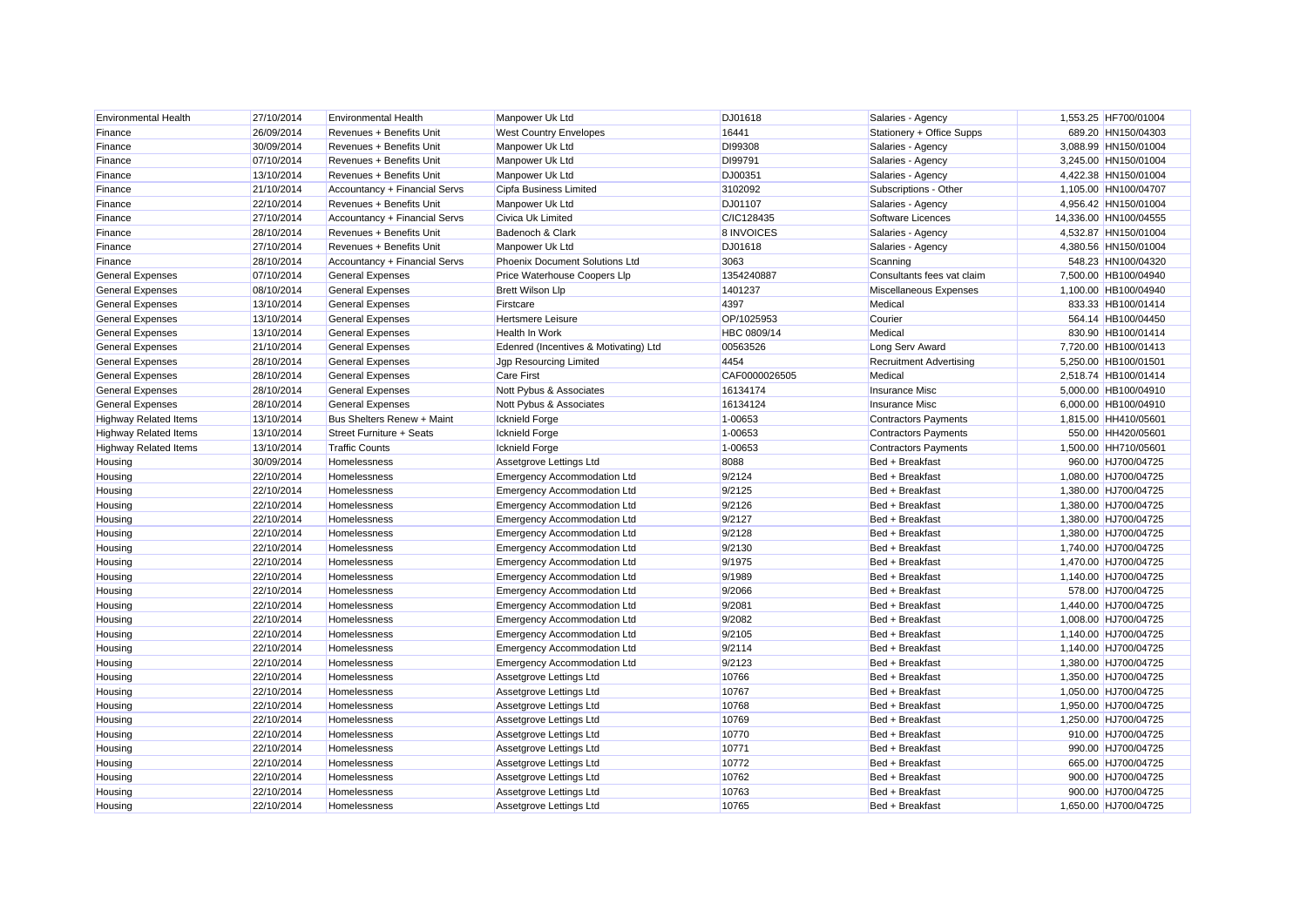| Housing                            | 22/10/2014 | Homelessness                        | Assetgrove Lettings Ltd                  | 10757            | Bed + Breakfast                | 1,200.00 HJ700/04725  |
|------------------------------------|------------|-------------------------------------|------------------------------------------|------------------|--------------------------------|-----------------------|
| Housing                            | 22/10/2014 | Homelessness                        | Assetgrove Lettings Ltd                  | 10758            | Bed + Breakfast                | 1,290.00 HJ700/04725  |
| Housing                            | 22/10/2014 | Homelessness                        | Assetgrove Lettings Ltd                  | 10759            | Bed + Breakfast                | 1,160.00 HJ700/04725  |
| Housing                            | 22/10/2014 | Homelessness                        | Assetgrove Lettings Ltd                  | 10760            | Bed + Breakfast                | 1,350.00 HJ700/04725  |
| Housing                            | 22/10/2014 | Homelessness                        | Assetgrove Lettings Ltd                  | 10754            | Bed + Breakfast                | 1,350.00 HJ700/04725  |
| Housing                            | 22/10/2014 | Homelessness                        | Assetgrove Lettings Ltd                  | 10755            | Bed + Breakfast                | 1,210.00 HJ700/04725  |
| Housing                            | 22/10/2014 | Homelessness                        | Assetgrove Lettings Ltd                  | 10756            | Bed + Breakfast                | 1,350.00 HJ700/04725  |
| Housing                            | 08/10/2014 | Homelessness                        | Mr A Anastasiou                          | COSTS OCT14      | Bed + Breakfast                | 1,844.36 HJ700/04725  |
| Housing                            | 27/10/2014 | <b>Housing Services Initiatives</b> | Andrew Golland Associates Limited        | 606              | <b>Consultants Fees</b>        | 2,700.00 HJ500/05600  |
| <b>Human Resources</b>             | 30/09/2014 | <b>Human Resources</b>              | Iken Business Ltd                        | IK23513/IK23430  | <b>Training External</b>       | 1,797.71 HN500/01403  |
| <b>Information Services Unit</b>   | 22/10/2014 | Information Services (Is)           | <b>Bull Information Systems Ltd</b>      | IFO738604        | Central Infrastructure Renewal | 14,822.00 HN200/04510 |
| <b>Information Services Unit</b>   | 30/09/2014 | Information Services (Is)           | Zengenti Ltd                             | 5727             | Web Content/Management         | 11,400.00 HN200/04525 |
| <b>Information Services Unit</b>   | 21/10/2014 | Information Services (Is)           | J Brand Ltd                              | 21650/2          | Equip + Furn Funded By Rev     | 1,933.00 HN200/04001  |
| <b>Information Services Unit</b>   | 08/10/2014 | Information Services (Is)           | Swinford Consulting Ltd                  | HBC201409-IS     | It Managed Services            | 1.117.50 HN200/04570  |
| <b>Information Services Unit</b>   | 13/10/2014 | Information Services (Is)           | Serco Ltd                                | 91049461         | <b>GIS Support</b>             | 8,750.00 HN200/01001  |
| <b>Information Services Unit</b>   | 13/10/2014 | Information Services (Is)           | Internal Systems Limited                 | 37403            | Internet + It Security         | 600.00 HN200/04538    |
| <b>Information Services Unit</b>   | 14/10/2014 | Information Services (Is)           | Cable And Wireless Communications        | UK10/102014/570  | Internet + It Security         | 2,490.80 HN200/04538  |
| <b>Information Services Unit</b>   | 14/10/2014 | Information Services (Is)           | Upgrade Options Ltd                      | 400081949        | Central Infrastructure Renewal | 9,422.00 HN200/04510  |
| <b>Information Services Unit</b>   | 21/10/2014 | Information Services (Is)           | Certero Limited                          | <b>CERT00851</b> | It Equipment And Maintenance   | 868.98 HN200/04565    |
| <b>Information Services Unit</b>   | 22/10/2014 | Information Services (Is)           | <b>Bull Information Systems Ltd</b>      | 49959            | Central Infrastructure Renewal | 4,493.08 HN200/04510  |
| <b>Information Services Unit</b>   | 28/10/2014 | Information Services (Is)           | Hornbill Service Management Limited      | <b>INV10606</b>  | Internet + It Security         | 1,404.00 HN200/04538  |
| <b>Local Land Charges</b>          | 26/09/2014 | <b>Land Charges</b>                 | Hertfordshire County Council             | 1801594690       | <b>Hcc Searches</b>            | 1,692.00 HC100/04624  |
| Local Land Charges                 | 13/10/2014 | <b>Land Charges</b>                 | Hertfordshire County Council             | 1801612391       | <b>Hcc Searches</b>            | 2,162.00 HC100/04624  |
| Parking                            | 30/09/2014 | <b>Parking Services</b>             | <b>Liberty Services</b>                  | 94650            | <b>Contractors Payments</b>    | 5,780.00 HH800/05601  |
| Parking                            | 30/09/2014 | <b>Parking Services</b>             | Manpower Uk Ltd                          | DI99308          | Salaries - Agency              | 1,007.76 HH800/01004  |
| Parking                            | 30/09/2014 | <b>Parking Services</b>             | G4s Cash Solutions (Uk) Ltd              | 80054780         | <b>Security Services</b>       | 1,350.62 HH800/04440  |
| Parking                            | 07/10/2014 | <b>Parking Services</b>             | <b>Liberty Services</b>                  | 95215            | <b>Contractors Payments</b>    | 1,495.00 HH800/05601  |
| Parking                            | 07/10/2014 | <b>Parking Services</b>             | <b>Three Counties Lining</b>             | 3819             | Repairs + Renewals             | 924.88 HH800/04002    |
| Parking                            | 07/10/2014 | <b>Parking Services</b>             | Three Counties Lining                    | 3814             | Repairs + Renewals             | 2,535.31 HH800/04002  |
| Parking                            | 07/10/2014 | <b>Parking Services</b>             | Manpower Uk Ltd                          | DI99791          | Salaries - Agency              | 1,007.76 HH800/01004  |
| Parking                            | 07/10/2014 | <b>Parking Services</b>             | Three Counties Lining                    | 3646             | Repairs + Renewals             | 2,961.42 HH800/04002  |
| Parking                            | 08/10/2014 | <b>Parking Services</b>             | <b>Tony Simmons Services</b>             | TS-374-392014    | Salaries - Agency              | 670.00 HH800/01001    |
| Parking                            | 08/10/2014 | <b>Parking Services</b>             | Civica Uk Limited                        | C/BL127903       | Software Licences              | 2,500.00 HH800/04555  |
| Parking                            | 13/10/2014 | <b>Parking Services</b>             | Manpower Uk Ltd                          | DJ00351          | Salaries - Agency              | 1,146.76 HH800/01004  |
| Parking                            | 14/10/2014 | <b>Parking Services</b>             | Auckland Manufacturing Ltd T/A Pgm Signs | 13315            | Repairs + Renewals             | 1,376.70 HH800/04002  |
| Parking                            | 14/10/2014 | <b>Parking Services</b>             | <b>Tony Simmons Services</b>             | TS-380-412014    | Repairs + Renewals             | 560.00 HH800/04002    |
| Parking                            | 21/10/2014 | <b>Parking Services</b>             | <b>Tony Simmons Services</b>             | TS-384-422014    | Repairs + Renewals             | 860.00 HH800/04002    |
| Parking                            | 22/10/2014 | <b>Parking Services</b>             | Manpower Uk Ltd                          | <b>DJ01107</b>   | Salaries - Agency              | 1,007.76 HH800/01004  |
| Parking                            | 27/10/2014 | <b>Parking Services</b>             | Manpower Uk Ltd                          | DJ01618          | Salaries - Agency              | 1,007.76 HH800/01004  |
| Parking                            | 28/10/2014 | <b>Parking Services</b>             | <b>Tony Simmons Services</b>             | TS-356-242014    | Repairs + Renewals             | 970.00 HH800/04002    |
| Parks And Amenities Manager        | 30/09/2014 | Arboricultural Work-B/Wood          | <b>Gristwood And Toms Limited</b>        | 27516            | <b>Contractors Payments</b>    | 1,425.00 HD390/05601  |
| Parks And Amenities Manager        | 30/09/2014 | Arboricultural Work-B/Wood          | <b>Gristwood And Toms Limited</b>        | 27517            | <b>Contractors Payments</b>    | 2,475.00 HD390/05601  |
| <b>Parks And Amenities Manager</b> | 30/09/2014 | Arboricultural Work-Bushey          | Gristwood And Toms Limited               | 27685            | <b>Contractors Payments</b>    | 600.00 HD392/05601    |
| Parks And Amenities Manager        | 30/09/2014 | Arboricultural Work-Bushey          | <b>Gristwood And Toms Limited</b>        | 27687            | <b>Contractors Payments</b>    | 730.00 HD392/05601    |
| Parks And Amenities Manager        | 30/09/2014 | <b>Bushey Rose Garden</b>           | John O'Conner Grounds Maintenance        | 47447            | <b>Contractors Payments</b>    | 2,000.00 HD301/05601  |
| Parks And Amenities Manager        | 01/10/2014 | Parks                               | Hertfordshire County Council             | 1801600477       | <b>Grants Etc</b>              | 36,070.00 HD300/04951 |
| Parks And Amenities Manager        | 01/10/2014 | Grounds Maintenance                 | Ra Information Systems                   | 0019/9909        | Software Licences              | 1,900.00 HD370/04555  |
| Parks And Amenities Manager        | 07/10/2014 | Bushey/Radlett Ground Maint.        | John O'Conner Grounds Maintenance        | 47776            | <b>Contractors Payments</b>    | 870.00 HD371/05601    |
| Parks And Amenities Manager        | 07/10/2014 | <b>Parks Cleansing</b>              | John O'Conner Grounds Maintenance        | 47811            | <b>Contractors Payments</b>    | 840.00 HD302/05601    |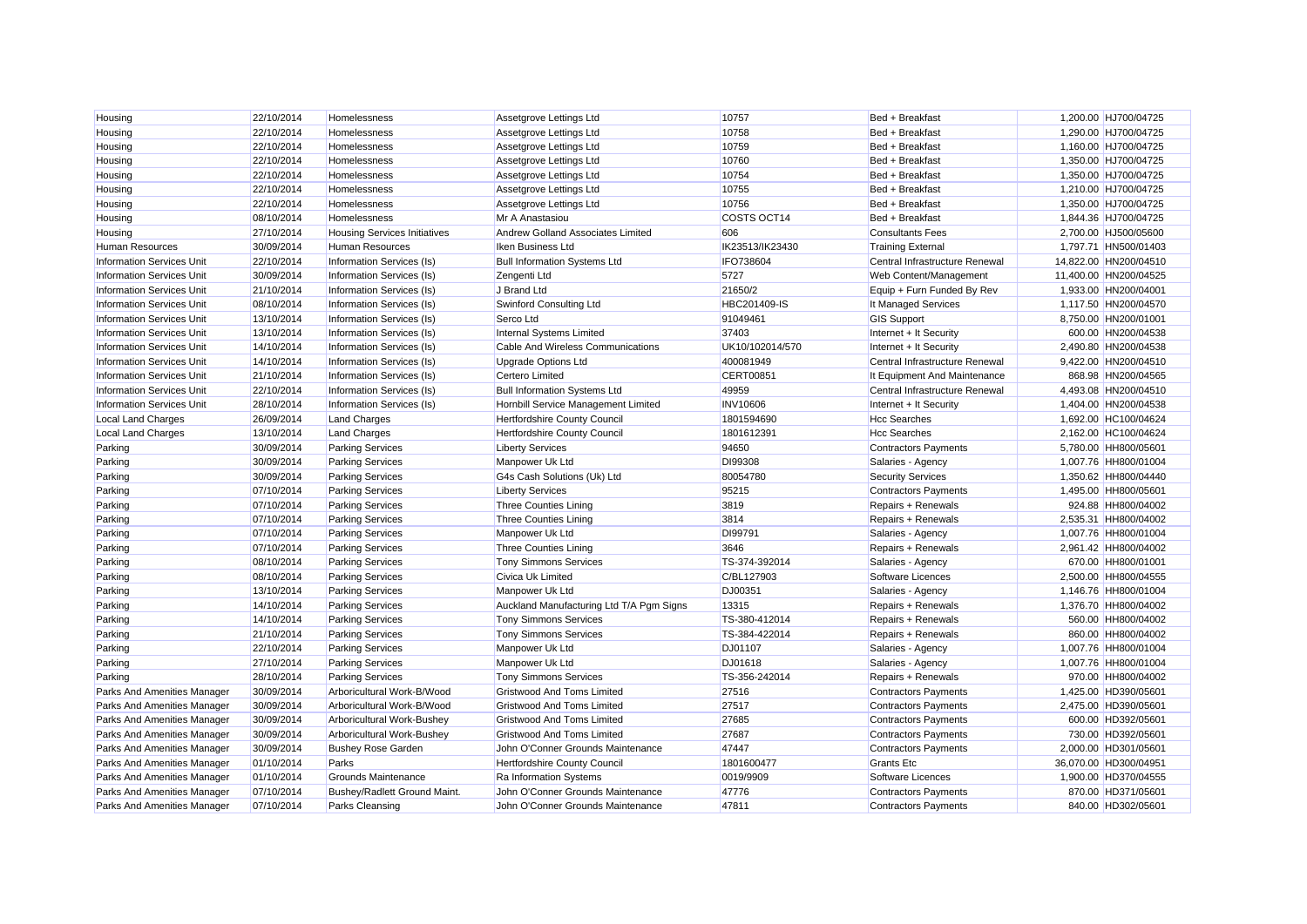| Parks And Amenities Manager | 07/10/2014 | Parks                         | John O'Conner Grounds Maintenance    | 47778               | Vandalism Repairs           | 975.00 HD300/02003    |
|-----------------------------|------------|-------------------------------|--------------------------------------|---------------------|-----------------------------|-----------------------|
| Parks And Amenities Manager | 13/10/2014 | Allum Ln Cemetery+Closed Gnd  | St Nicholas Parochial Church Council | <b>INV 7.10.14</b>  | <b>Grants Etc</b>           | 2,500.00 HE101/04951  |
| Parks And Amenities Manager | 13/10/2014 | Allum Ln Cemetery+Closed Gnd  | John O'Conner Grounds Maintenance    | 47824               | Grave Digging               | 878.26 HE101/04441    |
| Parks And Amenities Manager | 13/10/2014 | Arboricultural Work-B/Wood    | <b>Gristwood And Toms Limited</b>    | 27892               | <b>Contractors Payments</b> | 1,465.00 HD390/05601  |
| Parks And Amenities Manager | 13/10/2014 | Allum Ln Cemetery+Closed Gnd  | John O'Conner Grounds Maintenance    | 47632               | <b>Gm Contract Payments</b> | 5,347.11 HE101/05605  |
| Parks And Amenities Manager | 13/10/2014 | Bushey/Radlett Ground Maint.  | John O'Conner Grounds Maintenance    | 47632               | <b>Gm Contract Payments</b> | 14,184.21 HD371/05605 |
| Parks And Amenities Manager | 13/10/2014 | Bwood/Elstree/Shenley Gnd Mnt | John O'Conner Grounds Maintenance    | 47632               | <b>Gm Contract Payments</b> | 25.395.30 HD372/05605 |
| Parks And Amenities Manager | 13/10/2014 | <b>Parks Cleansing</b>        | John O'Conner Grounds Maintenance    | 47632               | <b>Gm Contract Payments</b> | 6,169.38 HD302/05605  |
| Parks And Amenities Manager | 13/10/2014 | Pbar/Sth Mimms/Ridge Gnd Mnt  | John O'Conner Grounds Maintenance    | 47632               | <b>Gm Contract Payments</b> | 13,661.10 HD373/05605 |
| Parks And Amenities Manager | 14/10/2014 | Arboricultural Work-B/Wood    | <b>Gristwood And Toms Limited</b>    | 27616               | <b>Contractors Payments</b> | 698.40 HD390/05601    |
| Parks And Amenities Manager | 14/10/2014 | Arboricultural Work-B/Wood    | <b>Gristwood And Toms Limited</b>    | 27594               | <b>Contractors Payments</b> | 1,344.43 HD390/05601  |
| Parks And Amenities Manager | 22/10/2014 | Allum Ln Cemetery+Closed Gnd  | Shenley Parochial Church Council     | <b>EMAIL OCT 13</b> | Civic Regalia R/M           | 1,800.00 HE101/04950  |
| Parks And Amenities Manager | 22/10/2014 | Parks                         | <b>Go Plastic Ltd</b>                | 14088               | Vandalism Repairs           | 530.00 HD300/02003    |
| Parks And Amenities Manager | 22/10/2014 | Parks                         | Go Plastic Ltd                       | 14089               | Vandalism Repairs           | 810.00 HD300/02003    |
| Parks And Amenities Manager | 22/10/2014 | Arboricultural Work-Bushey    | <b>Gristwood And Toms Limited</b>    | 27937               | <b>Contractors Payments</b> | 1,575.00 HD392/05601  |
| Parks And Amenities Manager | 22/10/2014 | Bushey/Radlett Ground Maint.  | John O'Conner Grounds Maintenance    | 47868               | <b>Contractors Payments</b> | 1,805.00 HD371/05601  |
| Parks And Amenities Manager | 22/10/2014 | Bushey/Radlett Ground Maint.  | Lubbe & Sons Bulbs Ltd               | 14510               | <b>Contractors Payments</b> | 3,500.00 HD371/05601  |
| Parks And Amenities Manager | 22/10/2014 | Bwood/Elstree/Shenley Gnd Mnt | Lubbe & Sons Bulbs Ltd               | 14510               | <b>Contractors Payments</b> | 3,750.00 HD372/05601  |
| Parks And Amenities Manager | 27/10/2014 | <b>Contract Cleaning</b>      | Ccs                                  | 20140144            | <b>Contractors Payments</b> | 795.00 HD380/05601    |
| Parks And Amenities Manager | 28/10/2014 | Grounds Maintenance           | Sports Turf Consulting               | INV32/2014          | Software Licences           | 850.00 HD370/04555    |
| Parks And Amenities Manager | 29/10/2014 | Parks                         | J & S O'Connell                      | J S 1278            | <b>General Repairs</b>      | 1,250.00 HD300/02009  |
| Parks And Amenities Manager | 29/10/2014 | Parks                         | J & S O'Connell                      | J S 1281            | <b>General Repairs</b>      | 1,850.00 HD300/02009  |
| Parks And Amenities Manager | 29/10/2014 | Parks                         | <b>Amer Funfairs</b>                 | 00014               | Vandalism Repairs           | 500.00 HD300/02003    |
| <b>Planning Policy</b>      | 26/09/2014 | <b>Planning Policy</b>        | Macdonald & Company                  | 0000056097          | Salaries - Agency           | 942.50 HG300/01004    |
| <b>Planning Policy</b>      | 26/09/2014 | <b>Planning Policy</b>        | Hertfordshire County Council         | 1801600386          | Core Funding                | 13,500.00 HG300/04709 |
| <b>Planning Policy</b>      | 30/09/2014 | <b>Planning Policy</b>        | Manpower Uk Ltd                      | DI99308             | Salaries - Agency           | 1,033.59 HG300/01004  |
| <b>Planning Policy</b>      | 07/10/2014 | <b>Planning Policy</b>        | Hertfordshire County Council         | 1801594437          | Core Funding                | 4,000.00 HG300/04709  |
| <b>Planning Policy</b>      | 07/10/2014 | <b>Planning Policy</b>        | Manpower Uk Ltd                      | DI99791             | Salaries - Agency           | 1.112.14 HG300/01004  |
| <b>Planning Policy</b>      | 07/10/2014 | <b>Planning Policy</b>        | Attwaters Jameson Hill Solicitors    | 52803               | <b>Consultants Fees</b>     | 1,219.00 HG300/05600  |
| <b>Planning Policy</b>      | 07/10/2014 | <b>Planning Policy</b>        | Macdonald & Company                  | 0000056402          | Salaries - Agency           | 1,063.43 HG300/01004  |
| <b>Planning Policy</b>      | 07/10/2014 | <b>Planning Policy</b>        | Macdonald & Company                  | 0000056208          | Salaries - Agency           | 1,160.00 HG300/01004  |
| <b>Planning Policy</b>      | 07/10/2014 | <b>Planning Policy</b>        | Macdonald & Company                  | 0000056307          | Salaries - Agency           | 1,094.75 HG300/01004  |
| <b>Planning Policy</b>      | 13/10/2014 | <b>Planning Policy</b>        | Manpower Uk Ltd                      | DJ00351             | Salaries - Agency           | 1,124.46 HG300/01004  |
| <b>Planning Policy</b>      | 21/10/2014 | <b>Planning Policy</b>        | Macdonald & Company                  | 0000056507          | Salaries - Agency           | 1,063.43 HG300/01001  |
| <b>Planning Policy</b>      | 22/10/2014 | <b>Planning Policy</b>        | Manpower Uk Ltd                      | DJ01107             | Salaries - Agency           | 1,170.04 HG300/01004  |
| <b>Planning Policy</b>      | 22/10/2014 | <b>Planning Policy</b>        | Macdonald & Company                  | 0000056709          | Salaries - Agency           | 1,065.75 HG300/01004  |
| <b>Planning Policy</b>      | 22/10/2014 | <b>Planning Policy</b>        | Macdonald & Company                  | 0000056599          | Salaries - Agency           | 1,065.75 HG300/01004  |
| <b>Planning Policy</b>      | 28/10/2014 | <b>Planning Policy</b>        | University Of Westminster            | 14522015-002        | <b>Training External</b>    | 3,626.00 HG300/01403  |
| <b>Planning Policy</b>      | 27/10/2014 | <b>Planning Policy</b>        | Manpower Uk Ltd                      | DJ01618             | Salaries - Agency           | 719.34 HG300/01004    |
| <b>Print Services</b>       | 01/10/2014 | Design + Print Services       | I-Teba Sp Limited                    | 3681                | Equip + Furn Funded By Rev  | 3,000.00 HN900/04001  |
| <b>Print Services</b>       | 07/10/2014 | Design + Print Services       | Canon (Uk) Limited                   | 4987707             | Photocopying                | 1,535.52 HN900/04302  |
| <b>Print Services</b>       | 07/10/2014 | Design + Print Services       | <b>Access Plus</b>                   | OP/1932058          | <b>Contractors Payments</b> | 2.911.20 HN900/05601  |
| <b>Print Services</b>       | 07/10/2014 | Design + Print Services       | Df One Design                        | <b>HBC033</b>       | <b>Contractors Payments</b> | 2,016.00 HN900/05601  |
| <b>Print Services</b>       | 20/10/2014 | Design + Print Services       | Pitney Bowes Ltd                     | 42800014            | <b>Postal Franking</b>      | 5,000.00 HN900/04506  |
| <b>Print Services</b>       | 29/10/2014 | Design + Print Services       | <b>Pitney Bowes Ltd</b>              | 42950020            | Postal Franking             | 5.000.00 HN900/04506  |
| Revenues                    | 27/10/2014 | Council Tax                   | Company Barclaycard                  | SEPT 2014 90979     | <b>Court Costs</b>          | 1,443.00 HB610/04418  |
| Sports & Cultural Services  | 30/09/2014 | Sports + Youth Development    | Zenith Trampoline Club               | INV 26.9.14         | Salaries - Agency           | 607.00 HD256/01004    |
| Sports & Cultural Services  | 30/09/2014 | Sports + Youth Development    | Mums Of Steel                        | 226WMSMOS2409       | Salaries - Agency           | 700.00 HD256/01004    |
| Sports & Cultural Services  | 14/10/2014 | <b>Youth Services</b>         | <b>Child Uk</b>                      | 2663                | Miscellaneous Expenses      | 710.00 HD250/04940    |